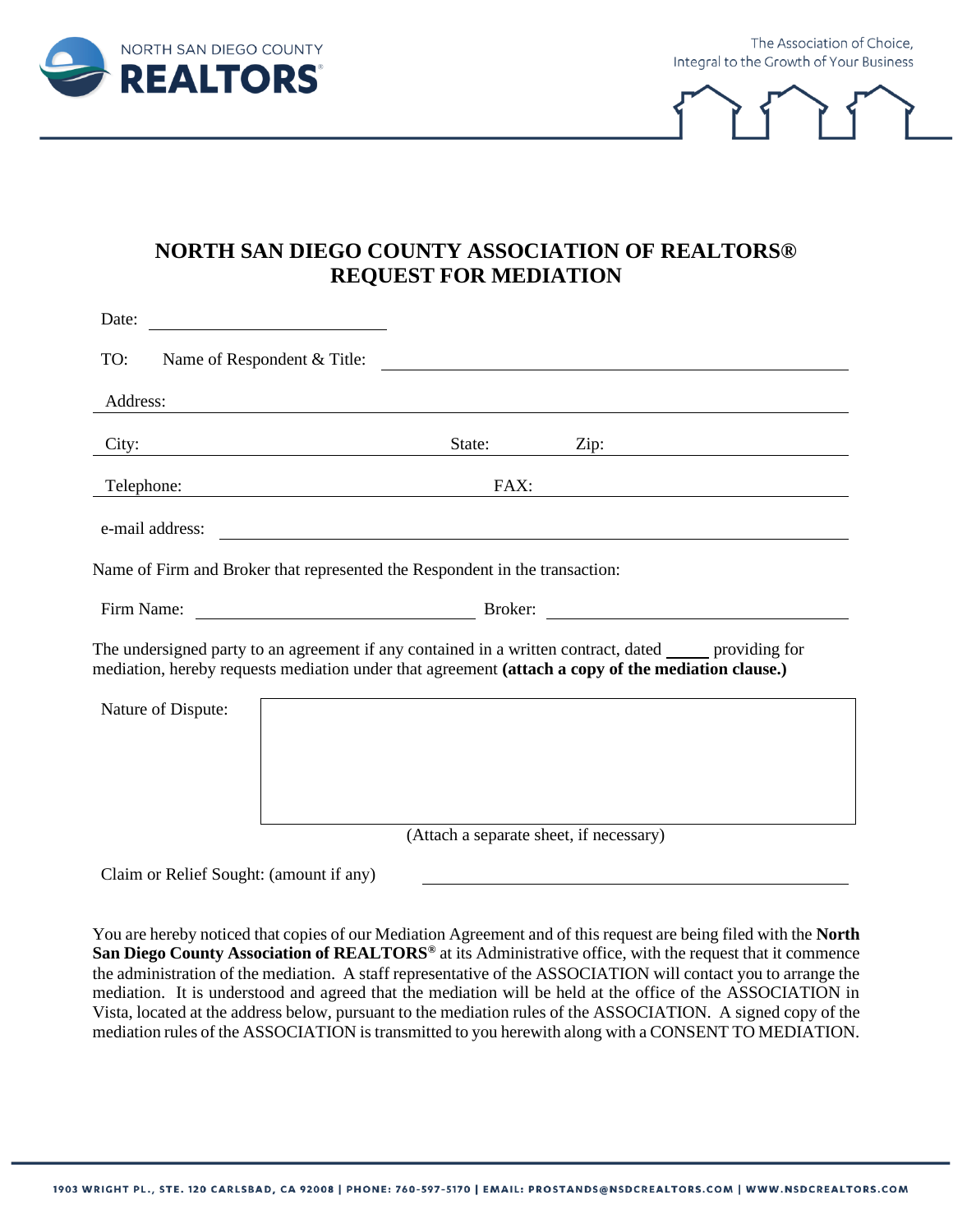

The Association of Choice, Integral to the Growth of Your Business



### **Request for Mediation Page 2**

| Signed<br>(Signature of Claimant or Claimant's Representative) |                                                                           |                                                                                                                                                                                                                                      |  |  |
|----------------------------------------------------------------|---------------------------------------------------------------------------|--------------------------------------------------------------------------------------------------------------------------------------------------------------------------------------------------------------------------------------|--|--|
|                                                                |                                                                           |                                                                                                                                                                                                                                      |  |  |
|                                                                |                                                                           | Name of Claimant and Title*                                                                                                                                                                                                          |  |  |
|                                                                |                                                                           | Address of Claimant                                                                                                                                                                                                                  |  |  |
|                                                                |                                                                           |                                                                                                                                                                                                                                      |  |  |
|                                                                |                                                                           |                                                                                                                                                                                                                                      |  |  |
|                                                                |                                                                           | Email: <u>Alexander and Alexander and Alexander and Alexander and Alexander and Alexander and Alexander and Alexander and Alexander and Alexander and Alexander and Alexander and Alexander and Alexander and Alexander and Alex</u> |  |  |
|                                                                | Name of Firm and Broker that represented the Claimant in the transaction: |                                                                                                                                                                                                                                      |  |  |
| Firm Name:                                                     |                                                                           |                                                                                                                                                                                                                                      |  |  |
|                                                                |                                                                           | Name of Representative and Title 2008 and Title                                                                                                                                                                                      |  |  |
|                                                                |                                                                           |                                                                                                                                                                                                                                      |  |  |
|                                                                |                                                                           | State <u>Cip</u> Cip                                                                                                                                                                                                                 |  |  |
|                                                                | <b>FAX</b>                                                                | <u> 1989 - Johann Stein, mars an de Francisco (f. 1989)</u>                                                                                                                                                                          |  |  |
| Email:                                                         |                                                                           |                                                                                                                                                                                                                                      |  |  |

To institute proceedings, please email to **[ProStands@nsdcrealtors.com](mailto:ProStands@nsdcrealtors.com)** or send the **original** of this **REQUEST** to the **NORTH SAN DIEGO COUNTY ASSOCIATION OF REALTORS®** , including the **signed original** copy of the **mediation rules**. A staff representative of the Association will send a **copy** of this **REQUEST**, the **mediation rules** and a **CONSENT TO MEDIATION** to the responding party. Once the signed **CONSENT TO MEDIATION** forms are returned, Co-Mediators will be appointed and a mediation conference date set. You will receive a **21-DAY NOTICE** setting forth the date and time for the mediation.

- **Please indicate title as follows: Buyer, Seller, Broker, Agent, Architect, Contractor, Subcontractor, Attorney, Accountant, etc.**
- **Please indicate below the dates that you will not be available for Mediation.**

(Unavailable dates)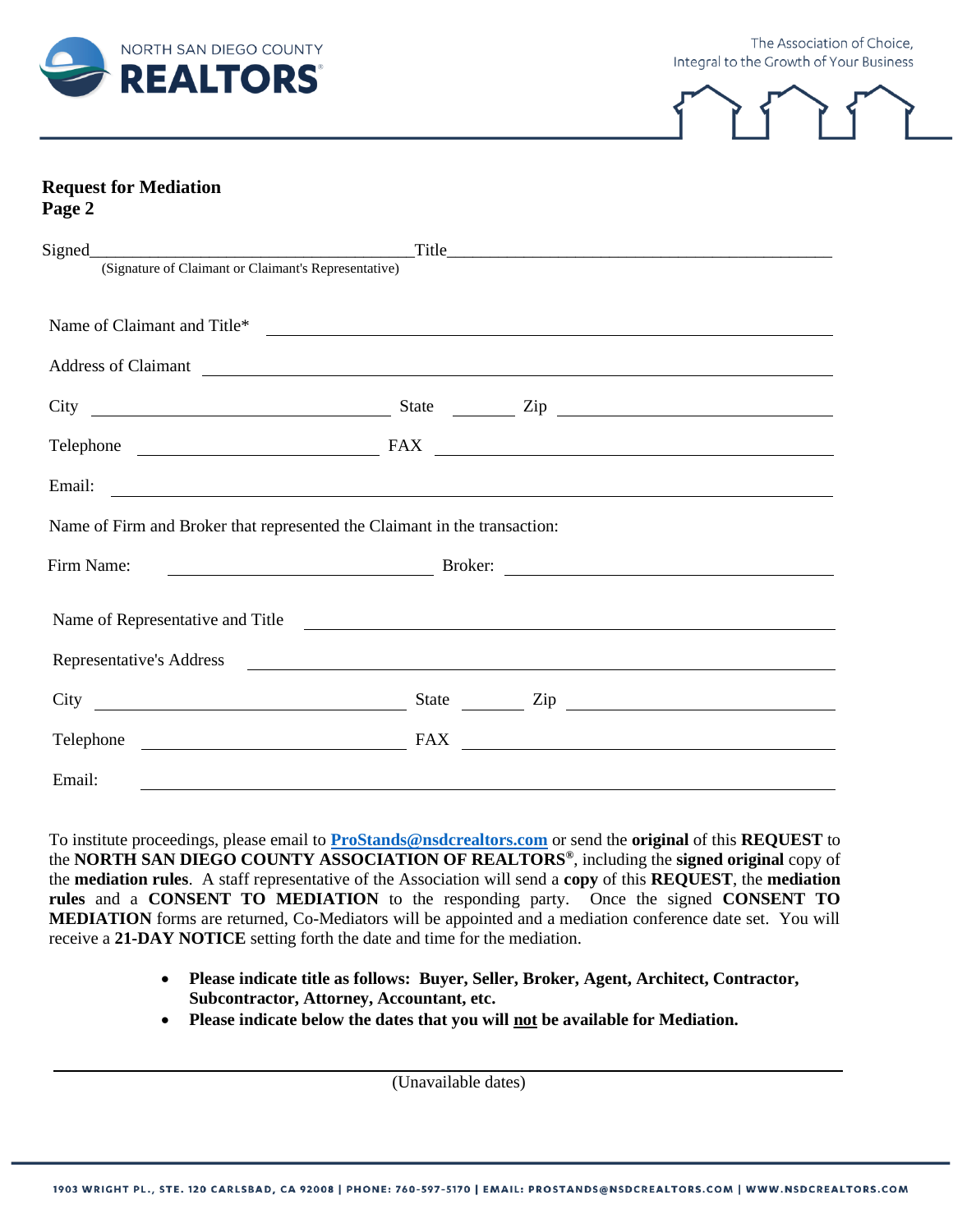# **NORTH SAN DIEGO COUNTY ASSOCIATION OF REALTORS MEDIATION RULES AND CONFIDENTIALITY AGREEMENT**

- 1. The undersigned parties have agreed to attempt to settle their dispute through mediation, using the service of the **NORTH SAN DIEGO COUNTY ASSOCIATION OF REALTORS® (collectively referred to as the "Association").**
- 2. The parties understand that mediation is a cooperative process based on factual information and does not assess blame or fault, but serves as an avenue for mutual resolution of their conflict. Most disputes can be successfully mediated if all parties are willing to make a good faith effort to resolve the dispute. It is important to have the critical facts presented at the mediation and that all persons necessary to reach a binding agreement be present at the mediation, including real estate agents, insurance representatives, witnesses, experts, personal representative, attorneys, etc.
- 3. Mediation is a non-binding process for resolving disputes in which a formally trained mediator facilitates communication between the parties, assists the parties in clarifying issues and explores settlement options. Once an agreement has been reached in mediation, the details of all agreements will be listed in a Settlement Agreement, which can become binding and enforceable in a court of law.
- 4. Mediation is private and confidential. California State law provides a way to limit the admissibility of evidence and disclosure, in a civil case, of anything said or revealed in mediation. California Evidence Code Section 1152.5, subdivision (a) provides:
	- a. Subject to the conditions and exceptions provided in this section, when persons agree to conduct and participate in mediation for the purpose of compromising, settling or resolving a dispute:
		- 1. Evidence of anything said, or of any admission made in the course of the mediation, is not admissible in evidence, and disclosure of any such evidence shall not be compelled in any civil action in which, pursuant to law, testimony can be compelled to be given.
		- 2. Unless this document otherwise provides, no document prepared for the purpose of, or in the course of, or pursuant to, the mediation, or a copy thereof, is admissible in evidence, or subject to discovery, and disclosure of any such document shall not be compelled, in any civil action in which, pursuant to law, testimony can be compelled to be given.
		- 3. All or part of a communication or document may be disclosed if all persons who conduct or otherwise participate in the mediation consent (in writing) to its disclosure.
		- 4. Disclosing privileged information to the mediator will not result in waiver of the privilege.
		- 5. Any mediation participant may seek an injunction to prevent disclosure of information in violation of this Agreement.
- 5. The A**ssociation'** only exceptions to the nondisclosure policy is as follows:
	- a. If all parties to the mediation, including the mediator, agree in writing to allow disclosure;
	- b. If the mediator reasonable believes that a participant will cause physical harm to another person.
	- c. Notwithstanding Section 1152.5, this Agreement and any written settlement agreement resulting from the mediation will be admissible into evidence for the limited purpose of enforcing the terms of the settlement under Section 664.6 of the California Code of Civil Procedure.
- 6. The mediation is subject to California Evidence Code Section 703.5, which prohibits the parties from calling either the mediator or the Association or any officer, employee volunteer, **independent contractor an agent thereof**, as a witness in any subsequent civil proceeding of any description in which they are called upon to testify as to any matter regarding the mediation proceeding. The parties will also be prohibited from requiring the production in court of any records or documents presented to or made by the mediator.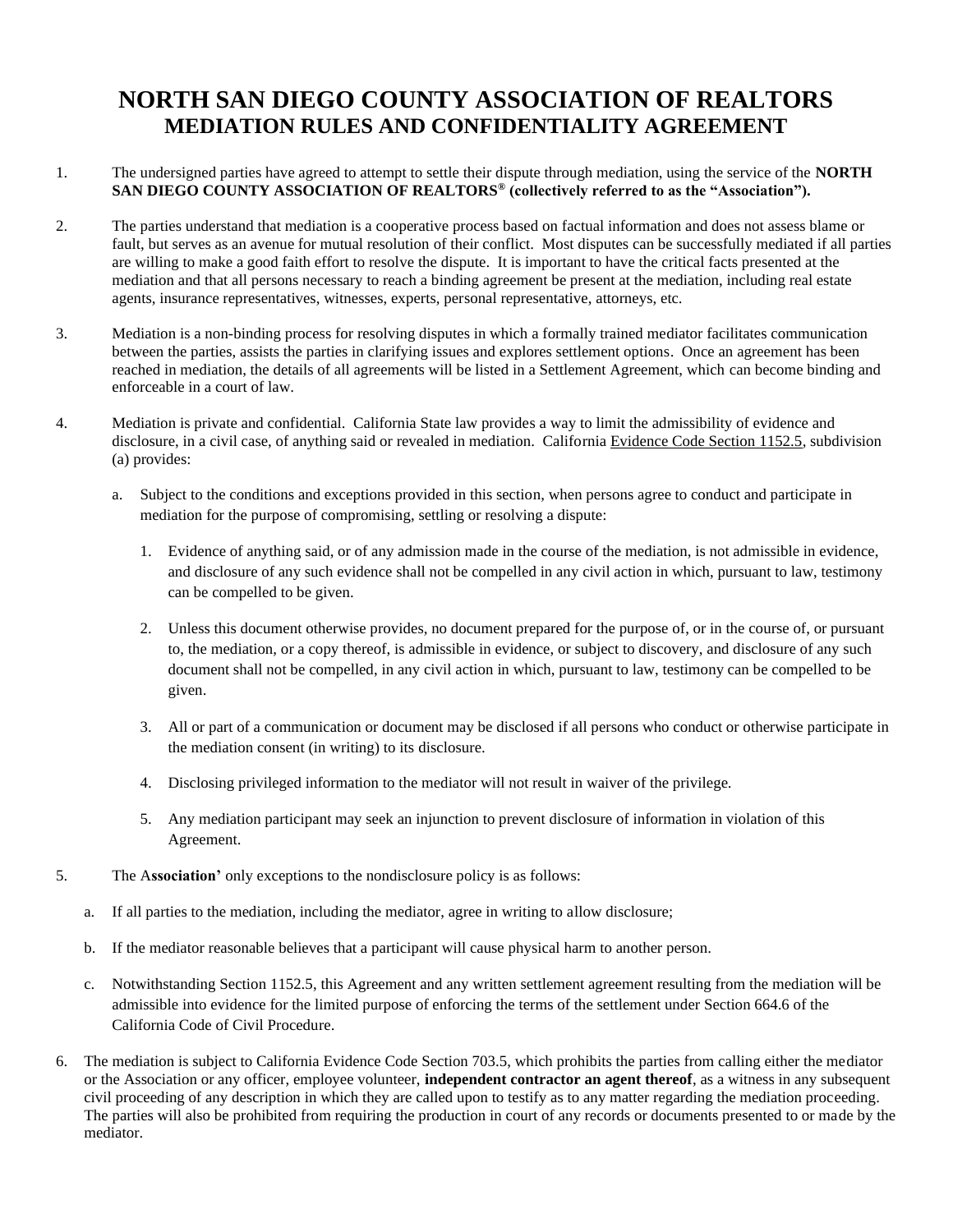- 7. The mediator cannot and will not offer any legal advise to any party and the mediator's statements do not constitute legal advice. The mediator is a neutral intermediary who may not, and will not, act as an advocate for or give legal advice to any party. In this regard, if the mediator is an attorney, no attorney-client relationship is created between any party and the mediator. If the mediator is involved in the preparation of a settlement agreement, each party should have his or her attorney review the agreement before signing.
- 8. A trained mediator uses various techniques to assist in the resolution of the dispute. The mediator may, at times, meet privately (referred to as a caucus) with any and all parties in this dispute. The mediator will not disclose any information received in caucus without the permission of the party making the disclosure.
- 9. The mediator shall not reveal to third parties information provided by participants without the consent of all participants. However, without disclosing participants, names or other identifying information, the mediator may consult with colleagues about this matter, and may describe this matter in publications about mediation.
- 10. The parties are required to fully disclose and produce all information (witnesses, documents, exhibits) reasonable necessary for the mediator to understand the issues and to support the party's position. In the event that any of the parties are unsure about the advisability of disclosure of sensitive information, it is critical to the effectiveness of the mediation process that this be discussed with the mediator in private caucus. The mediator may request any party to supplement the information presented and may accept testimony by affidavit.
- 11. Prior to the mediation, each party or his or her representative must designate the person with final authority to settle the dispute on behalf of such party, and such designated person must be present at the mediation. At least seven (7) business days prior to the mediation, each party may choose to provide the mediator with a memorandum or confidential mediation brief setting forth the nature of the dispute, the party's position and claim for relief sought, the names of the party's representatives, attorney (s), witnesses, experts and/or any other persons that will appear at the mediation on that party's behalf.
- 12. A party may be represented at the mediation by an attorney or other person of the party's choice. Expert witnesses, such as appraisers, accountants, interpreters, etc. may appear and/or present testimony, evidence or information at the mediation in a manner mutually agreed upon by the parties and the mediator. Each party shall be responsible for the fees of any such experts appearing for, and/or presenting evidence or information on behalf of such party. Either party may also request the mediator to inspect or investigate property, documents, goods, etc. however, such party must pay for any associated costs, including any additional fee for the mediator's time.
- 13. Agreements reached in the mediation process concerning this dispute may differ greatly from the result that may be reached in court. A mediated agreement could be more favorable or less favorable than a decision that a judge or jury may render if this dispute were resolved in court, or by any other dispute resolution process. The parties agree to hold the mediator and the Association, any official, employee, volunteer, independent contractor or agent thereof, harmless from liability of any kind whatsoever based upon a claim that the mediation process failed to provide the same outcome, or an equally advantageous outcome, as could have been obtained in court or in another dispute resolution process.
- 14. Notices will be given to the parties or their representative at the respective address indicated on the **SUBMISSION TO MEDIATION**, **REQUEST FOR**, or **CONSENT TO MEDIATION**.
- 15. Any party may seek from a court any interim or provisional relief that may be necessary to protect the rights or property of that party pending the outcome of the mediation or to prevent the disclosure of confidential information in violation of this Agreement. Any party breaching this Agreement shall be liable for and shall indemnify the non-breaching parties and the mediator for all costs, expenses, liabilities, and fees, including attorney's fees and cost, which may be incurred as a result of such breach.
- 16. Mediation sessions usually take from 4 to 6 hours. Parties need to allow for the maximum time so the session need not be forced to conclude when the parties are close to settlement. For good cause in the discretion of the mediator, or pursuant to the agreement of the parties, the mediation may be postponed one time free of charge. Any further postponements will result in the imposition of an administrative charge to be borne by the party requesting the postponement or by both parties if the postponement is by mutual agreement.
- 17. The mediation shall be held at the Administrative office of the **NORTH SAN DIEGO COUNTY ASSOCIATION OF REALTORS®, located at 1903 Wright Place., Suite 120, Carlsbad, CA 92008**, unless the parties and the mediator otherwise agree.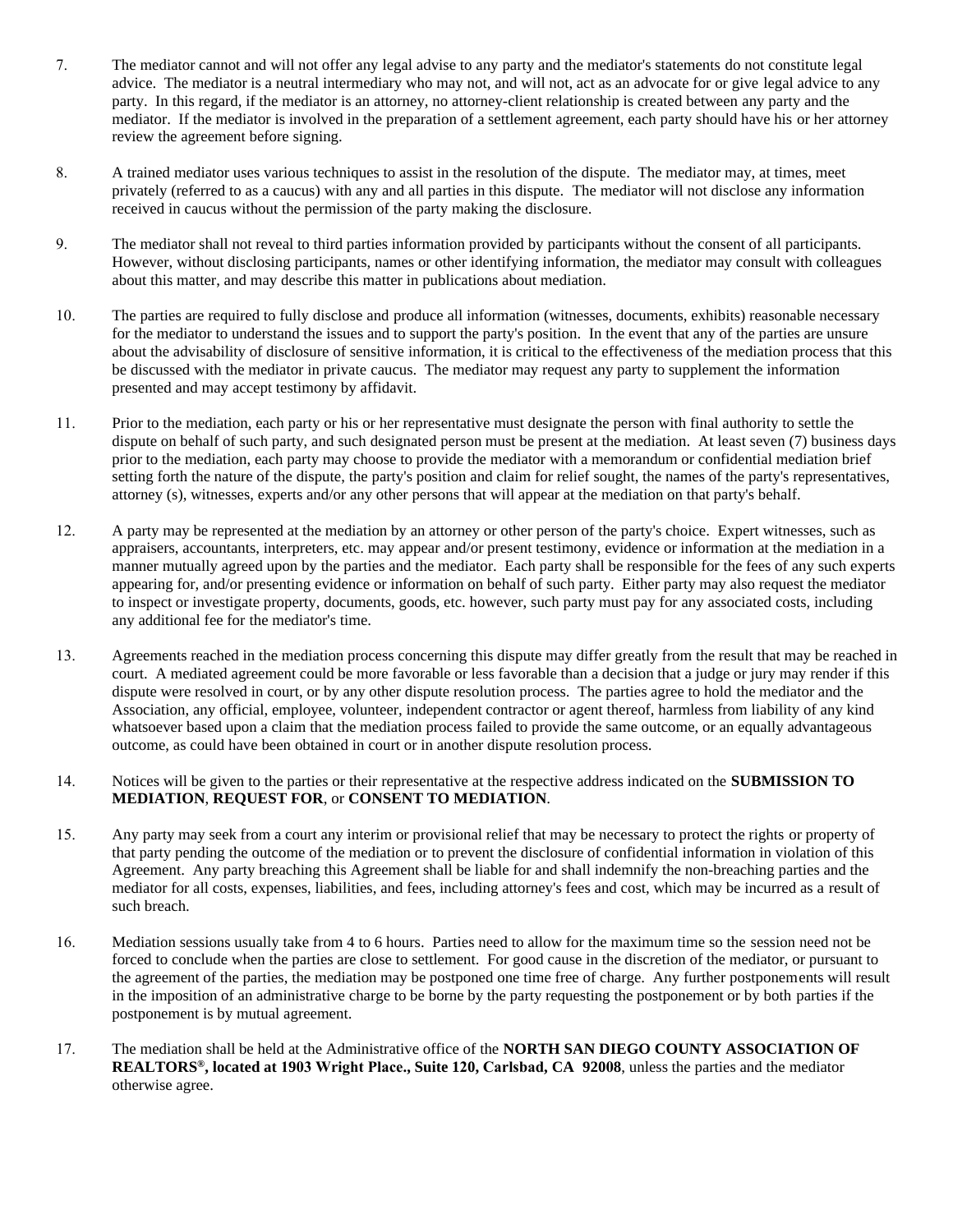- 18. This agreement may be executed in counterparts, each of which shall be deemed an original, and all of which shall constitute one and the same agreement.
- 19. This Agreement is signed before commencement of mediation by each of the parties to the mediation on the dates set forth below.
- 20. The fee will be confirmed in our conference schedule letter. The Association' base fee schedule, which is subject to the Mediation Department's review, is available online at NSDCRealtors.com on the Professional Standards page.
- 21. The mediation process may be continued from time to time, in which event, the mediator's subsequent oral and/or written communications with the mediation participants in a continuing effort to resolve the dispute are subject to this Agreement. The mediation may be terminated by agreement of the parties or at the discretion of the mediator declaring that further efforts would not be worthwhile.
- 22. My signature following acknowledges that I or my designated representative have the authority to negotiate and settle this matter. I have read and fully understand the terms set forth above in this Agreement to Mediate.

**Date Date**

**Date Date**

**Insurer:**

**Claim Number:**

**DRE#:**

**Print Name of Party Print Name of Party** 

**Authorized Signature Authorized Signature**

**Print Name of Party Print Name of Party**

**Authorized Signature Authorized Signature**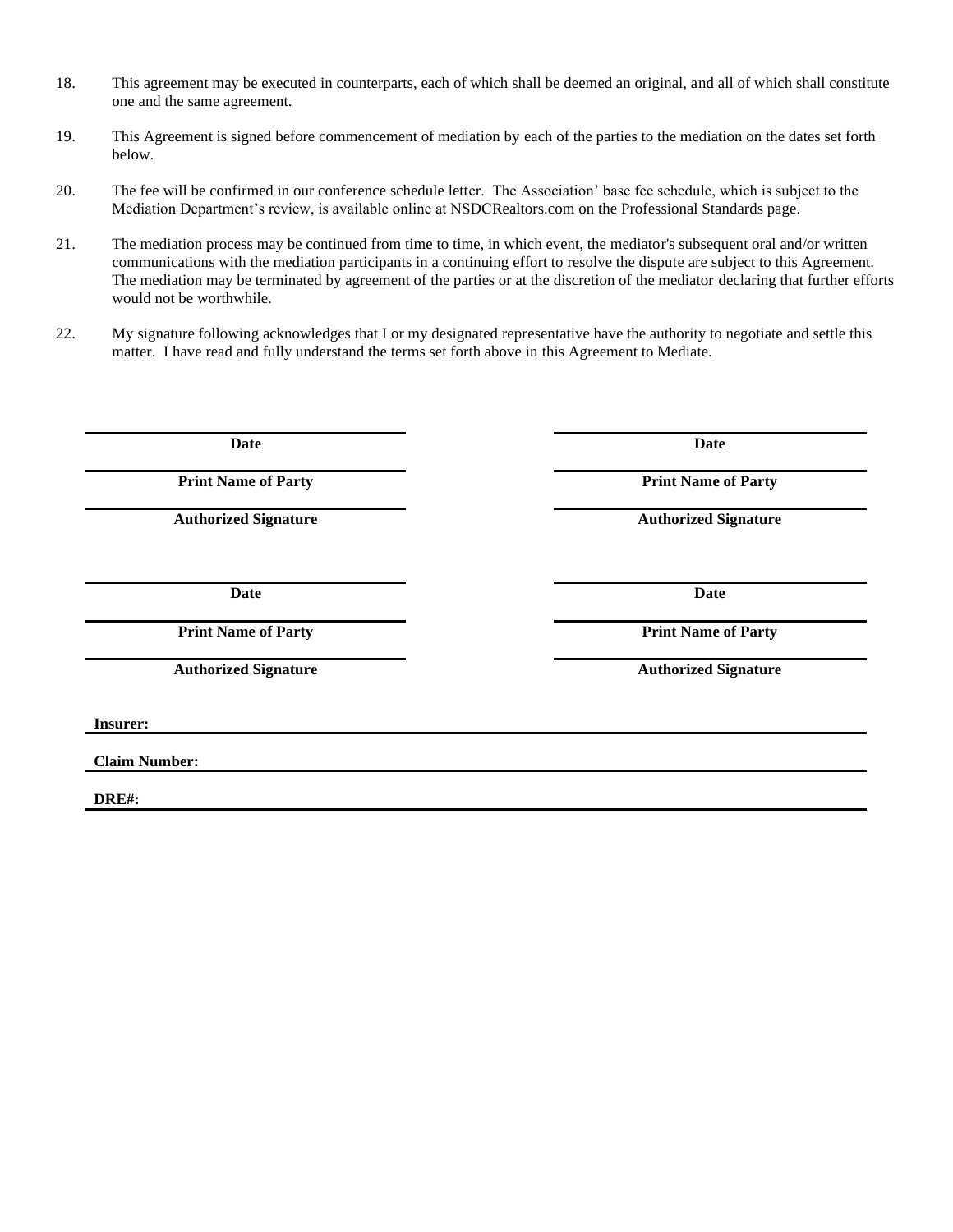#### **North San Diego County Association of REALTORS®**

### **EXHIBIT "A" FEE SCHEDULE**

- **Costs:** The North San Diego County Association of REALTORS® (NSDC REALTORS®) (collectively referred to as the "Association") charges a non-refundable administrative fee of **\$150.00** per party to be remitted upon execution of the Mediation and Confidentiality Agreement. The initial administration fee of **\$150.00** is due and payable upon the signing of this agreement, except if item 3. applies. The remaining balance of the mediation fees will be due upon confirmation of the scheduled Mediation. Additional fees will be due and payable upon confirmation of scheduling. The initial administrative fee covers the time spent on case administration, the initial intake call, toll calls, postage, photocopying, faxes and file administration. The administrative fee does not cover extraordinary out-of-pocket expenses such as the cost of messenger services and Federal Express, or extraordinary long-distance telephone, travel and other charges, for which clients will be charged separately.
- 
- **Fees:** 1. The mediation fees for Non NSDC REALTOR® Members or NSDC REALTOR® Members involved as a principal in the transaction shall be:
	- \$275 per party for disputes under \$10,000;
	- \$300 per party for disputes between \$10,000-\$30,000;
	- \$450 per party for disputes between \$30,000-\$50,000;
	- \$600 per party for disputes \$50,000-\$100,000;
	- Disputes over \$100,000 are subject to assessment by Mediation personnel.
	- 2. If a NSDC REALTOR<sup>®</sup> member has been named as a Respondent, as a member benefit all mediation fees will be waived for the Respondent member EXCEPT if the REALTOR® member acted as a principal in the transaction.
	- 3. If a NSDC REALTOR® member is filing a claim and is involved as an agent in the subject dispute, as a member benefit, the filing fee shall be **\$250.00** for the Claimant and no additional fees will be assessed for mediation services provided to the Claimant.
	- 4. \*\*Any mediation over (4) hours is charged at \$100 per hour, per party. This fee must be paid at the conclusion of the mediation.

|                           | Initials                                                                                                                                                                                                                                                                                                                                           | Initials                                                                                          |  |
|---------------------------|----------------------------------------------------------------------------------------------------------------------------------------------------------------------------------------------------------------------------------------------------------------------------------------------------------------------------------------------------|---------------------------------------------------------------------------------------------------|--|
|                           | Should any party request to have a mediation rescheduled, they will be charged as follows:                                                                                                                                                                                                                                                         |                                                                                                   |  |
|                           | $1st$ Reschedule:                                                                                                                                                                                                                                                                                                                                  | \$100.00                                                                                          |  |
|                           | 2 <sup>nd</sup> Reschedule: \$175.00                                                                                                                                                                                                                                                                                                               |                                                                                                   |  |
|                           | 3rd Reschedule: \$300.00                                                                                                                                                                                                                                                                                                                           |                                                                                                   |  |
|                           | issues.                                                                                                                                                                                                                                                                                                                                            | The Association reserves the right to adjust fees or reject mediations depending on complexity of |  |
|                           | Mediators are entitled to compensation for all time spent on the case, including preparation time,<br>telephone time and attendance at mediation sessions. Travel time is charged at the full hourly rate of<br>\$100.                                                                                                                             |                                                                                                   |  |
| <b>Cancellation Fees:</b> | If the case settles during administration or is withdrawn after the Agreement to Mediate has been<br>signed, The Association will retain the non-refundable \$150 administrative fee and will invoice the<br>parties for any mediation services already performed (e.g., telephone time with any of the parties after<br>the initial intake call). |                                                                                                   |  |
| <b>Agreement:</b>         | My signature following acknowledges that I or my designated representative has read and is in full<br>agreement to pay any and all fees incurred by the Association for the provided mediation services.                                                                                                                                           |                                                                                                   |  |
|                           | <b>SIGNATURE</b>                                                                                                                                                                                                                                                                                                                                   | <b>DATE</b>                                                                                       |  |

SIGNATURE DATE